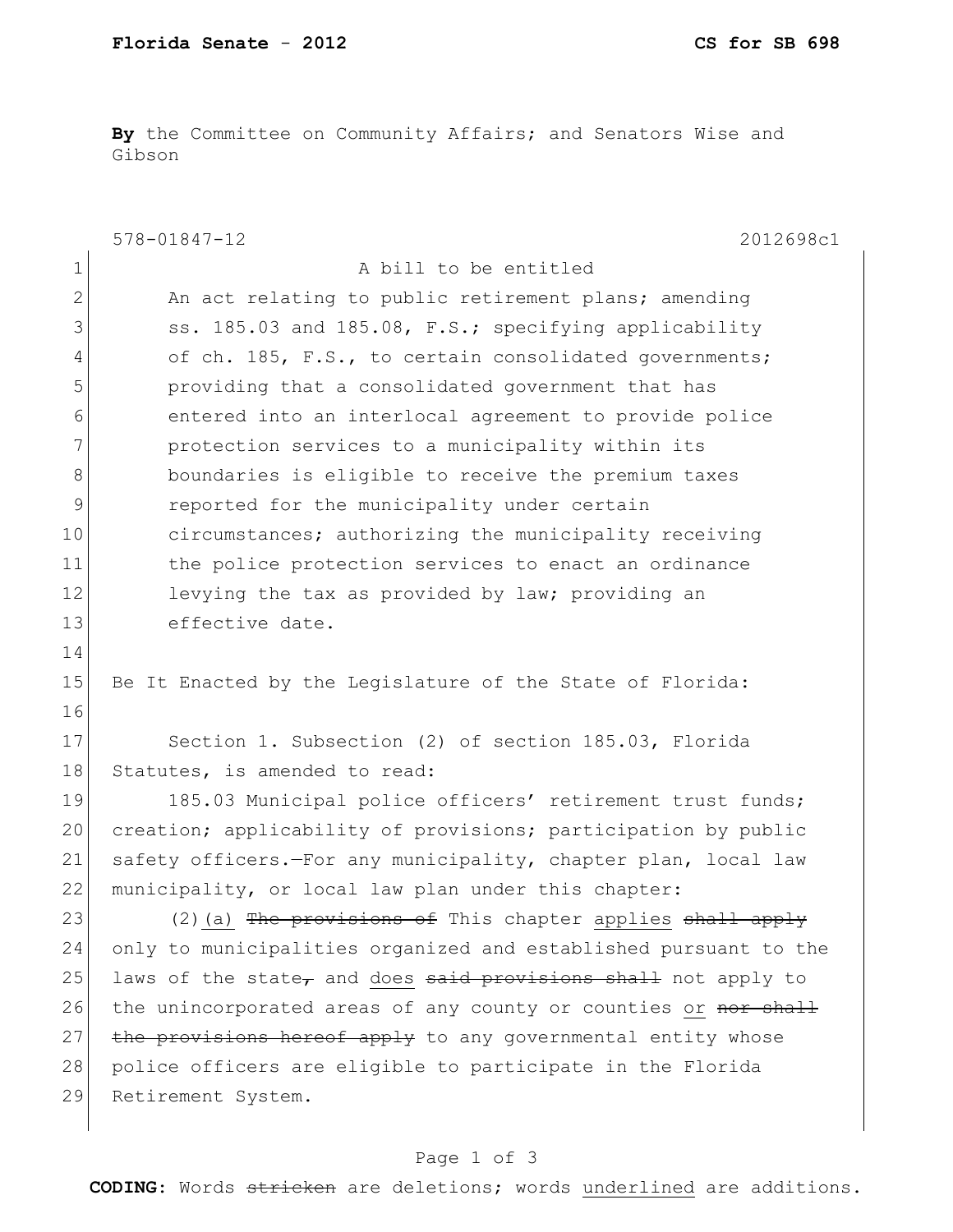578-01847-12 2012698c1 30 (b) With respect to the distribution of premium taxes, a 31 single consolidated government consisting of a former county and 32 one or more municipalities, consolidated pursuant to s. 3 or s. 33 6(e), Art. VIII of the State Constitution, is also eligible to 34 participate under this chapter. The consolidated government 35 Shall notify the division when it has entered into an interlocal 36 agreement to provide police services to a municipality within 37 its boundaries. The municipality may enact an ordinance levying 38 the tax as provided in s. 185.08. Upon being provided copies of 39 the interlocal agreement and the municipal ordinance levying the 40 tax, the division may distribute any premium taxes reported for 41 | the municipality to the consolidated government as long as the 42 interlocal agreement is in effect. 43 Section 2. Subsection (1) of section 185.08, Florida 44 Statutes, is amended to read: 45 185.08 State excise tax on casualty insurance premiums 46 authorized; procedure.—For any municipality, chapter plan, local 47 law municipality, or local law plan under this chapter: 48 (1)(a) Each incorporated municipality in this state 49 described and classified in s. 185.03, as well as each other 50 city or town of this state which on July 31, 1953, had a 51 lawfully established municipal police officers' retirement trust 52 fund or city fund, by whatever name known, providing pension or 53 relief benefits to police officers as provided under this 54 chapter, may assess and impose on every insurance company, 55 corporation, or other insurer now engaged in or carrying on, or 56 who shall hereafter engage in or carry on, the business of 57 casualty insurance as shown by records of the Office of 58 Insurance Regulation of the Financial Services Commission, an

## Page 2 of 3

**CODING**: Words stricken are deletions; words underlined are additions.